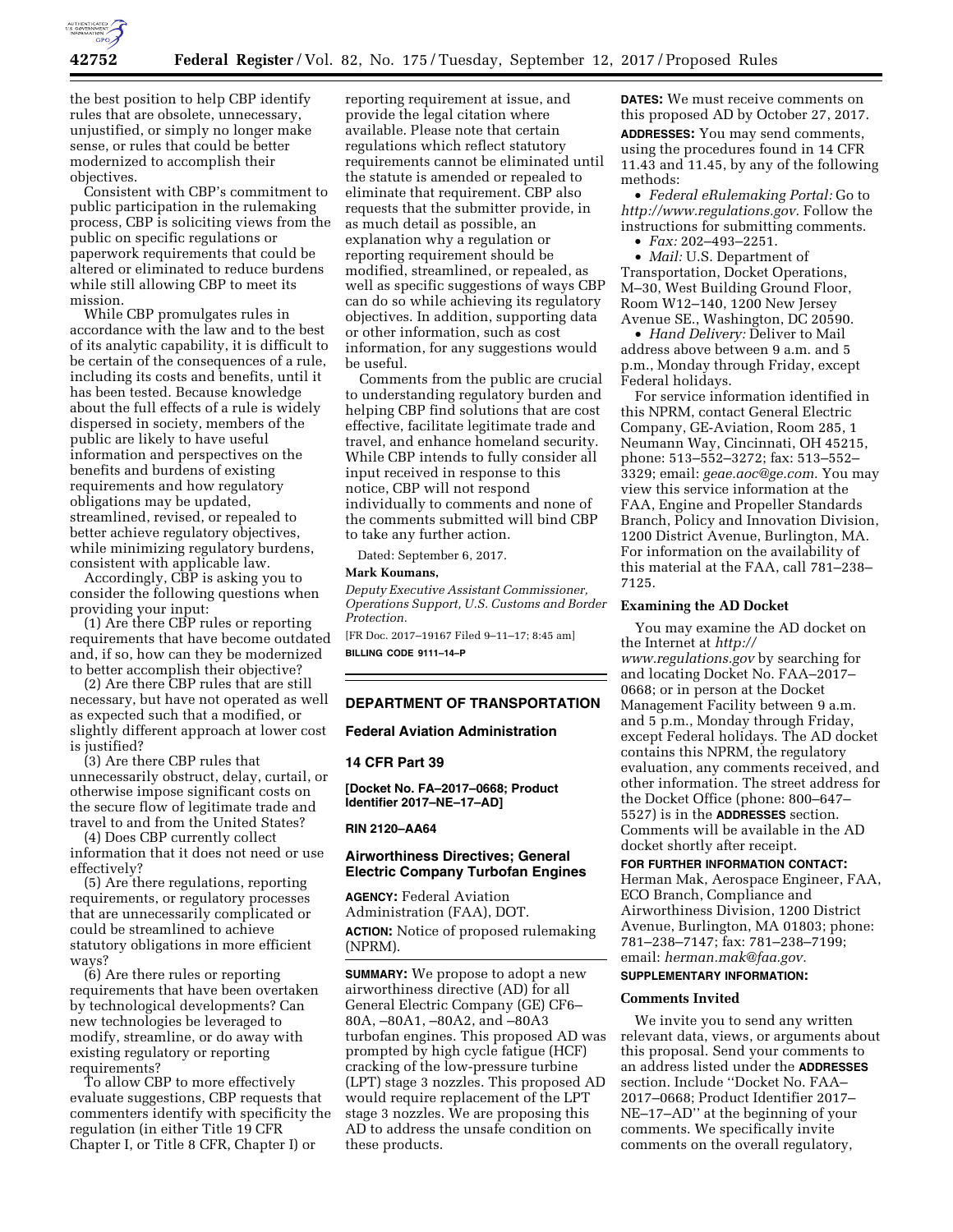economic, environmental, and energy aspects of this NPRM. We will consider all comments received by the closing date and may amend this NPRM because of those comments.

We will post all comments we receive, without change, to *[http://](http://www.regulations.gov) [www.regulations.gov,](http://www.regulations.gov)* including any personal information you provide. We will also post a report summarizing each substantive verbal contact we receive about this NPRM.

# **Discussion**

We received a report of an LPT uncontainment on a CF6–80A2. Investigation determined the

uncontainment was the result of HCF cracking of the LPT stage 3 nozzles. This condition, if not corrected, could result in failure of the LPT stage 3 nozzle, damage to the engine, and damage to the airplane.

#### **Related Service Information**

We reviewed GE CF6–80A Service Bulletin (SB) 72–0749, Revision 2, dated August 31, 2016. The SB describes procedures for replacement of the LPT stage 3 nozzles.

## **FAA's Determination**

We are proposing this AD because we evaluated all the relevant information

and determined the unsafe condition described previously is likely to exist or develop in other products of the same type design.

# **Proposed AD Requirements**

This proposed AD would require replacement of the LPT stage 3 nozzles.

### **Costs of Compliance**

We estimate that this proposed AD affects 7 engines installed on airplanes of U.S. registry.

We estimate the following costs to comply with this proposed AD:

# ESTIMATED COSTS

| Action                             | Labor cost                                | Parts cost | Cost per<br>product | Cost on U.S.<br>operators |
|------------------------------------|-------------------------------------------|------------|---------------------|---------------------------|
| Replacement of LPT stage 3 nozzles | 0 work-hours $\times$ \$85 per hour = \$0 | \$368,260  | \$368,260           | \$2,577,820               |

### **Authority for This Rulemaking**

Title 49 of the United States Code specifies the FAA's authority to issue rules on aviation safety. Subtitle I, section 106, describes the authority of the FAA Administrator. Subtitle VII: Aviation Programs, describes in more detail the scope of the Agency's authority.

We are issuing this rulemaking under the authority described in Subtitle VII, Part A, Subpart III, Section 44701: ''General requirements.'' Under that section, Congress charges the FAA with promoting safe flight of civil aircraft in air commerce by prescribing regulations for practices, methods, and procedures the Administrator finds necessary for safety in air commerce. This regulation is within the scope of that authority because it addresses an unsafe condition that is likely to exist or develop on products identified in this rulemaking action.

This AD is issued in accordance with authority delegated by the Executive Director, Aircraft Certification Service, as authorized by FAA Order 8000.51C. In accordance with that order, issuance of ADs is normally a function of the Compliance and Airworthiness Division, but during this transition period, the Executive Director has delegated the authority to issue ADs applicable to engines, propellers, and associated appliances to the Manager, Engine and Propeller Standards Branch, Policy and Innovation Division.

# **Regulatory Findings**

We determined that this proposed AD would not have federalism implications under Executive Order 13132. This

proposed AD would not have a substantial direct effect on the States, on the relationship between the national Government and the States, or on the distribution of power and responsibilities among the various levels of government.

For the reasons discussed above, I certify this proposed regulation:

(1) Is not a ''significant regulatory action'' under Executive Order 12866,

(2) Is not a ''significant rule'' under the DOT Regulatory Policies and Procedures (44 FR 11034, February 26, 1979),

(3) Will not affect intrastate aviation in Alaska, and

(4) Will not have a significant economic impact, positive or negative, on a substantial number of small entities under the criteria of the Regulatory Flexibility Act.

# **List of Subjects in 14 CFR Part 39**

Air transportation, Aircraft, Aviation safety, Incorporation by reference, Safety.

#### **The Proposed Amendment**

Accordingly, under the authority delegated to me by the Administrator, the FAA proposes to amend 14 CFR part 39 as follows:

# **PART 39—AIRWORTHINESS DIRECTIVES**

■ 1. The authority citation for part 39 continues to read as follows:

**Authority:** 49 U.S.C. 106(g), 40113, 44701.

### **§ 39.13 [Amended]**

■ 2. The FAA amends § 39.13 by adding the following new airworthiness directive (AD):

**General Electric Company:** Docket No. FAA– 2017–0668; Product Identifier 2017–NE– 17–AD.

#### **(a) Comments Due Date**

We must receive comments by October 27, 2017.

#### **(b) Affected ADs**

None.

#### **(c) Applicability**

This AD applies to General Electric (GE) CF6–80A, –80A1, –80A2, and –80A3 turbofan engines with low-pressure turbine (LPT) stage 3 nozzles, part number (P/N) 9290M52P05 and 9290M52P06, installed.

#### **(d) Subject**

Joint Aircraft System Component (JASC) Code 7250, Turbine Section.

# **(e) Unsafe Condition**

This AD was prompted by high cycle fatigue (HCF) cracking of the LPT stage 3 nozzles resulting in LPT uncontainment. We are issuing this AD to prevent cracking of the LPT stage 3 nozzles. The unsafe condition, if not corrected, could result LPT uncontainment, damage to the engine, and damage to the airplane.

#### **(f) Compliance**

Comply with this AD within the compliance times specified, unless already done.

#### **(g) Required Actions**

Within 36 months after the effective date of this AD, replace LPT stage 3 nozzles, P/N 9290M52P05 and 9290M52P06, with a part eligible for installation.